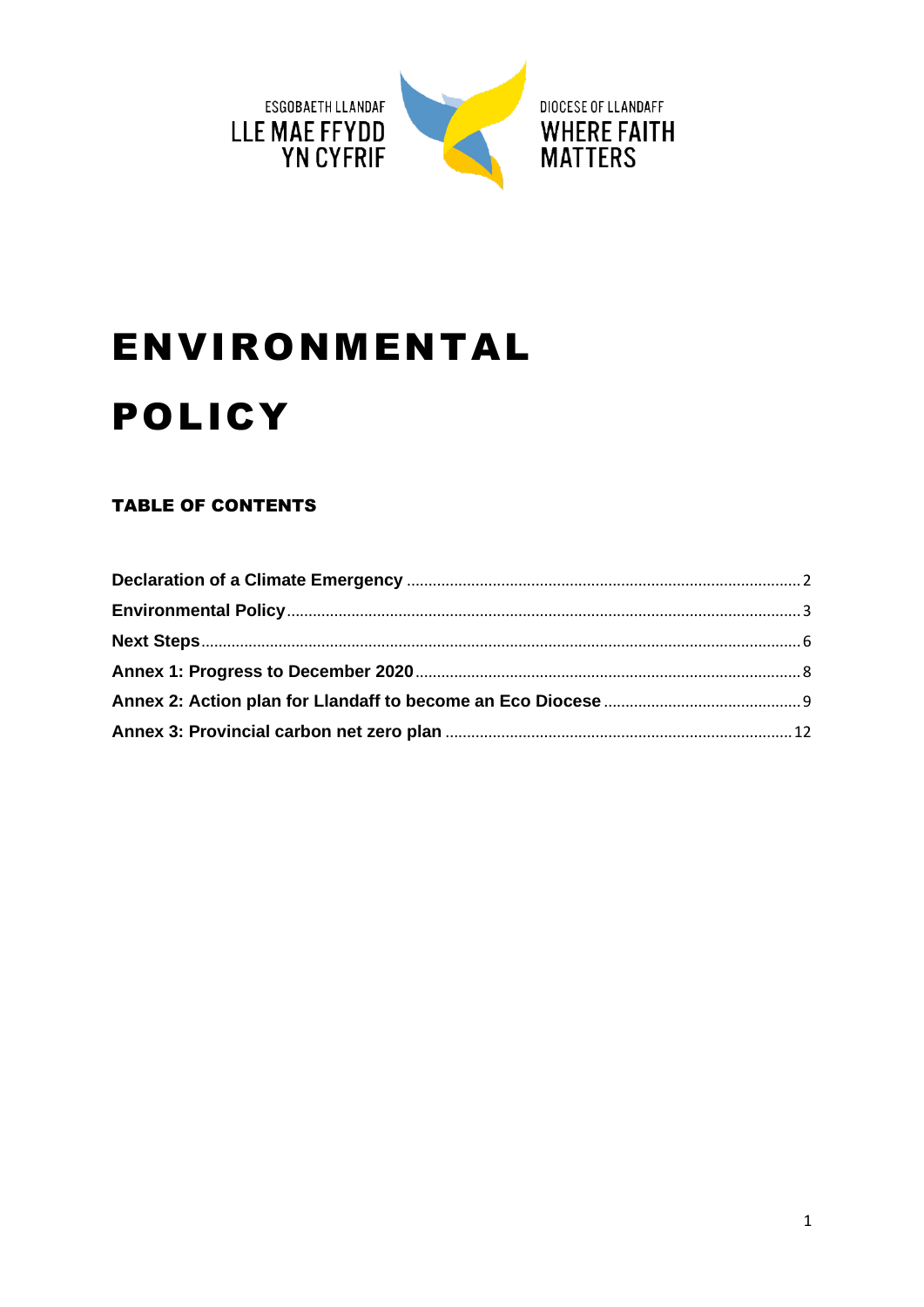

# <span id="page-1-0"></span>**Declaration of a Climate Emergency**

From our deep concern for God's creation, we note:

- the stark warning from the world's scientific community that there are just 10 years left to prevent 1.5 degrees warming
- that warming beyond 1.5 degrees represents a threat to the future of humanity, and that even warming limited to that level will wreak havoc upon the livelihoods of countless people across the world
- that warming beyond 1.5 degrees will have a profound impact on the biodiversity of our planet

We acknowledge that that an urgent and rapid global response is now necessary.

We welcome the fact that solutions to alleviate the climate crisis are widely available including renewable technology, sustainable transport options and zero-carbon buildings.

We support the decisions of governments, councils and organisations across Wales to pass motions declaring a climate emergency and setting net zero carbon emissions targets for their local areas.

We should endeavour to reach a net zero carbon emission position for the activities of the Church in Wales as soon as is practically possible.

We ask that an action plan be prepared within one year that will set out how the whole of the Church in Wales can reach a net zero carbon emission position with our aspiration that this shall be achieved by 2030.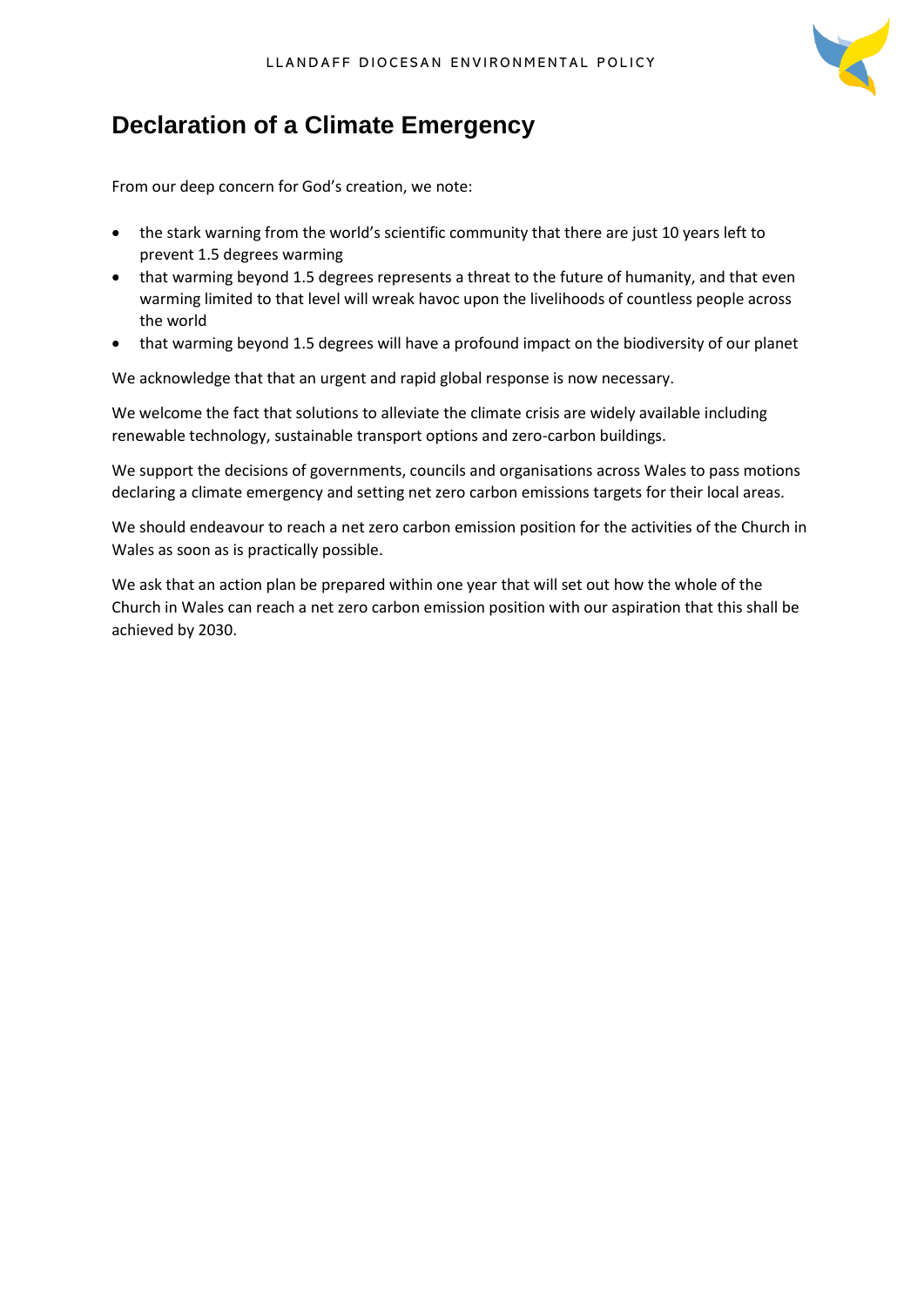

## <span id="page-2-0"></span>**Environmental Policy**

#### **THEOLOGY**

- 1. The earth is the Lord's; we are created with the earth and as part of the cosmos (Genesis 1)
- 2. Humanity has been given stewardship of Creation (Genesis 1.28), to care for it (Genesis 2.15), but our selfishness means we tread heavily on other people and on Creation, treating neither with respect. We are not consumers of what God has made; we are in communion with it.
- 3. The prophets looked forward to a time when humankind and the natural world would once again live in harmony with each other (Isaiah 11.6-9). St Paul sees redemption on a cosmic scale (Romans 8.18-25). Our redemption is not complete until it includes all of Creation. (Revelation 21, 1-5a.)
- 4. Lambeth Declaration 2015: the urgent need to address climate change, created by rich nations, but experienced more damagingly by poorer people and poorer nations.
- 5. Laudato Si, 2015. Loving our neighbour means caring for the earth, our common home. The cry of the earth and the cry of the poor are linked

#### PRINCIPLES: ANGLICAN MARKS OF MISSION

- 6. **To proclaim the Good News of the Kingdom**: Respect for Creation is integral to authentic Christian living. We celebrate it, because it testifies to the glory of God, and is something to be valued in its own right, independent of any benefit that people derive from it.
- 7. **To teach, baptise and nurture new believers**: to promote environmental mindfulness as an intrinsic part of Christian life.
- 8. **To respond to human need by loving service:** The Diocese acknowledges in penitence the damage our way of life has done, and is still doing, to the richness of God's Creation throughout the world, and resolves to encourage a pattern of living in the local community by treading lightly on the earth while mitigating the effects of climate change globally.
- 9. **To seek to transform unjust structures of society, to challenge violence of every kind and to pursue peace and reconciliation:** by seeking to value the 'free' nature of environmental resources and challenging the economic structures that take advantage of this at Creation's expense.
- 10. **To strive to safeguard the integrity of creation and sustain and renew the life of the earth:**  Establishing the Diocese's environmental footprint by auditing our Church buildings, parsonages, Church schools, and transport in order to plan and develop an action plan to improve environmental performance.

#### **OBJECTIVES**

11. The Diocese agrees to work to transform our lives according to these principles, as a diocese, as deaneries, parishes, church schools and individual Christian disciples, to live simply in order that others may simply live: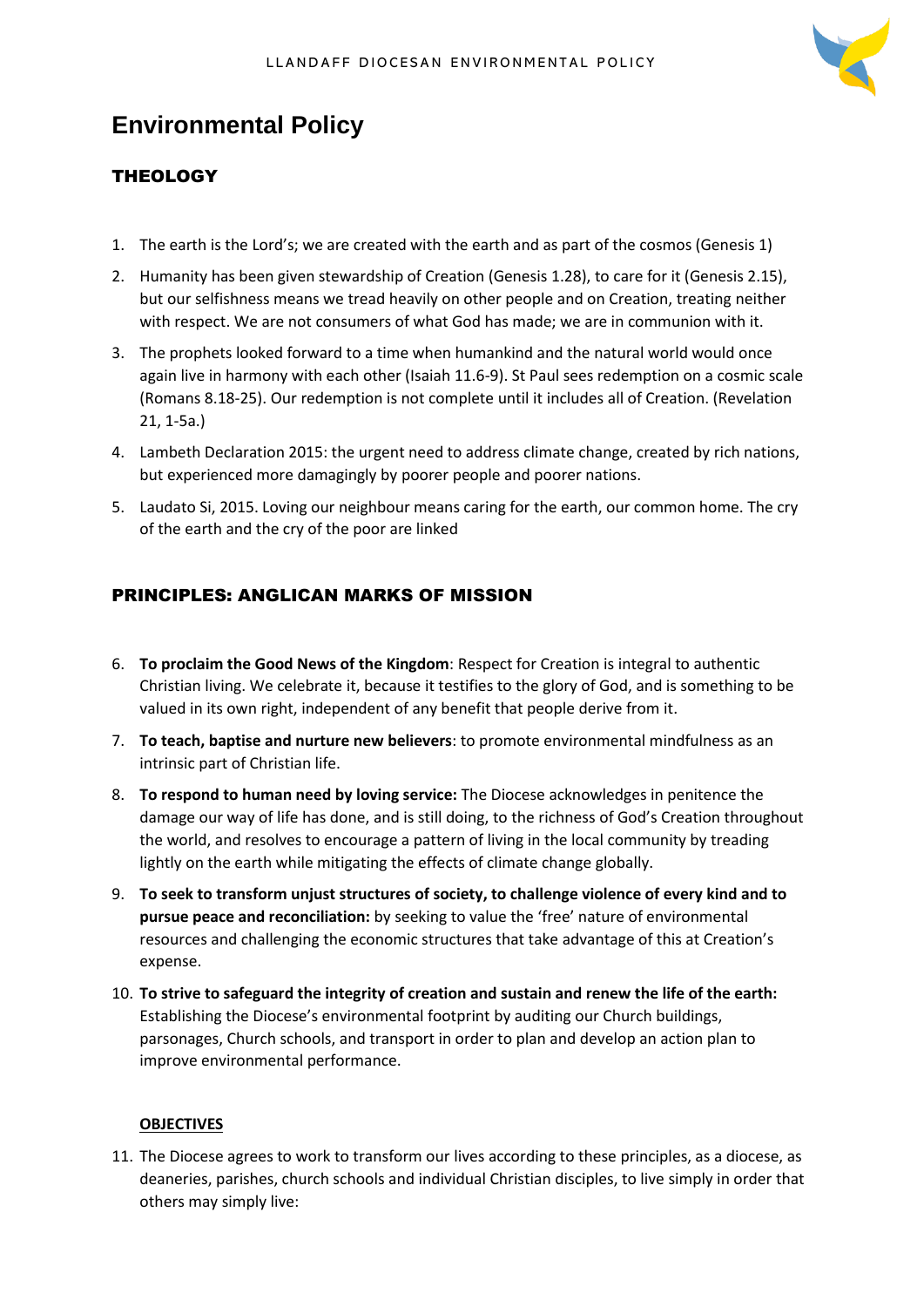

- 11.1. **Objective 1**. Reduce carbon emissions from diocesan buildings and travel to net zero by 2030.
- 11.2. **Objective 2**. Encourage and support churches/parishes to work towards net zero by 2030 by:
	- 11.2.1. Reducing energy usage in churches, schools and other buildings, including 100% LED lighting by 2025, improving insulation and glazing.
	- 11.2.2. Switching to green energy supplies: green electricity to 50% by end of 2021, 75% by end of 2023, and 100% by end of 2025; and green gas to 10% by the end of 2021; 50% by 2023; 75% by 2025. This would include plans to decarbonise, moving off oil and gas as heating fuels by 2030, appropriate installation of renewable energy generation on church land and buildings, and offsetting the remainder.
	- 11.2.3. Reducing travel, food miles and waste;
- 11.3. **Objective 3**. To be recognized by Arocha UK as an Eco Diocese, at Bronze level by the end of 2020, and subsequently at Silver and Gold levels. This will require a proportion<sup>1</sup> of the diocese's churches to become Eco Churches. Rather than a one-off award it is about Christian discipleship and an ongoing pilgrimage as the People of God.
- 11.4. **Objective 4**. To encourage all within the Communion of the Church in Wales in Llandaff, and those with whom we work in partnership, to live sustainably with creation:
	- 11.4.1. Encouraging parishioners to think globally and act locally by flying less, driving less, buying less; buying local produce in season; recycling and avoiding single use packaging;
	- 11.4.2. Making linkages between Church in Wales schools (and where possible Community Schools) and churches to share the distinctly Christian reasons for caring for creation, and to incorporate teaching on climate issues in schools;
	- 11.4.3. Promoting / being actively involved in local community green initiatives and activities;
	- 11.4.4. Supporting, campaigning and political encouragement for change at local and national levels to address climate issues.
- 11.5. **Objective 5**. To ensure that all financial investments are divested from climate damaging activities by 2030
- 11.6. **Objective 6**. To develop a strategic plan to ensure that church land is managed in a sustainable and climate friendly manner including:
	- 11.6.1. Using appropriate land for tree planting;
	- 11.6.2. Encouraging and supporting organic farming practices where appropriate;
	- 11.6.3. Adopting practices to increase biodiversity;
	- 11.6.4. Using land for renewable energy generation where appropriate;

<sup>1</sup> Bronze Eco Diocese: 10% of local churches registered; 5% of local churches awarded Silver Eco Diocese: 20% of local churches registered; 10% of local churches awarded Gold Eco Diocese: 30% of local churches registered; 20% of local churches awarded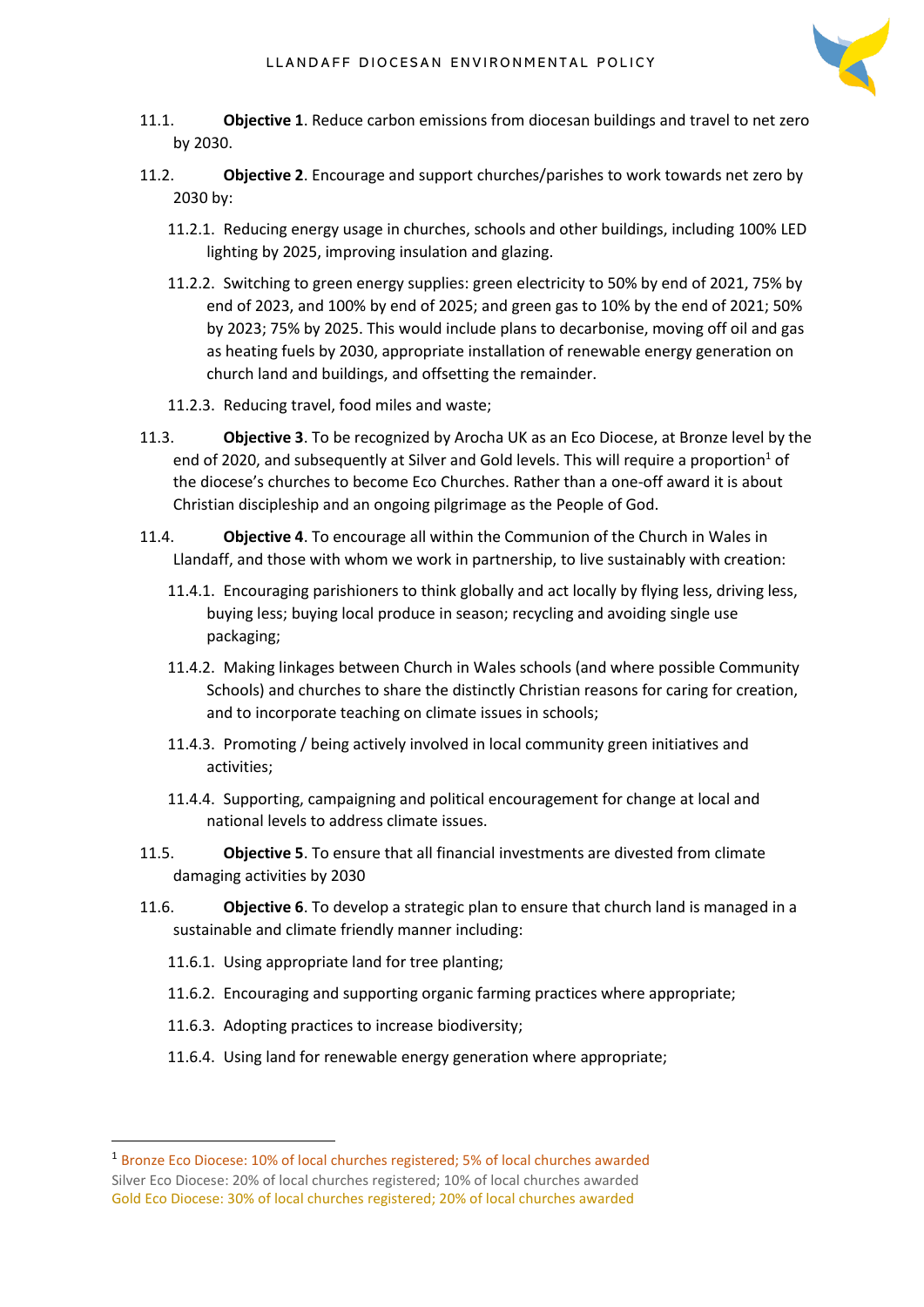

11.6.5. Allowing land to be used for flood mitigation and sustainable river management schemes where appropriate.

#### KEY ENABLERS

- 12. The Senior Leadership Team has approved the attached draft Action Plan for becoming an Eco Diocese, acknowledging that plans are flexible and change to respond as required to a changing context. Becoming an Eco Diocese is an integral part of our Diocesan Vision. Accordingly, the Diocese is resolved to:
	- a. Make living harmoniously with Creation an integral part of worship, prayer, ministry training, teaching on discipleship and management of all Diocesan and parochial resources<sup>2</sup>;
	- b. Empower and support lay members of congregations to play a key part in leading the changes that are needed.
	- c. Advocate for the changes that need to be made by government, the economy, and society as a whole.
	- d. Develop an action plan for achieving the 2030 net zero emissions target.
	- e. Make Care for Creation, and climate change an integral part of the Diocesan Vision implementation plan and the work of the Diocesan Parsonage Board, Care of Churches Department; IME, CMD and Lay Training.
	- f. Regularly feature care for creation, cutting carbon emissions, and progress towards becoming an Eco Diocese in *Croeso, Llandaff Matters,* and other Diocesan communications.
	- g. Issue the best environmental policies, practice, initiatives and advice to parishes, encourage them to gain Eco Church awards and commit themselves to targets for cutting carbon emissions.
	- h. Include progress on Eco Church awards, and on cutting carbon emissions in Archdeacons' reports and Archdeacons' visitations.
	- i. Report Progress on the Plans annually to the Senior Leadership Team and Diocesan Conference Standing Committee, and to Diocesan Conference every two years. Plans to be reviewed and updated as appropriate.
	- j. Review and update this environmental policy every three years.

<sup>2</sup> Buildings, land, income and investments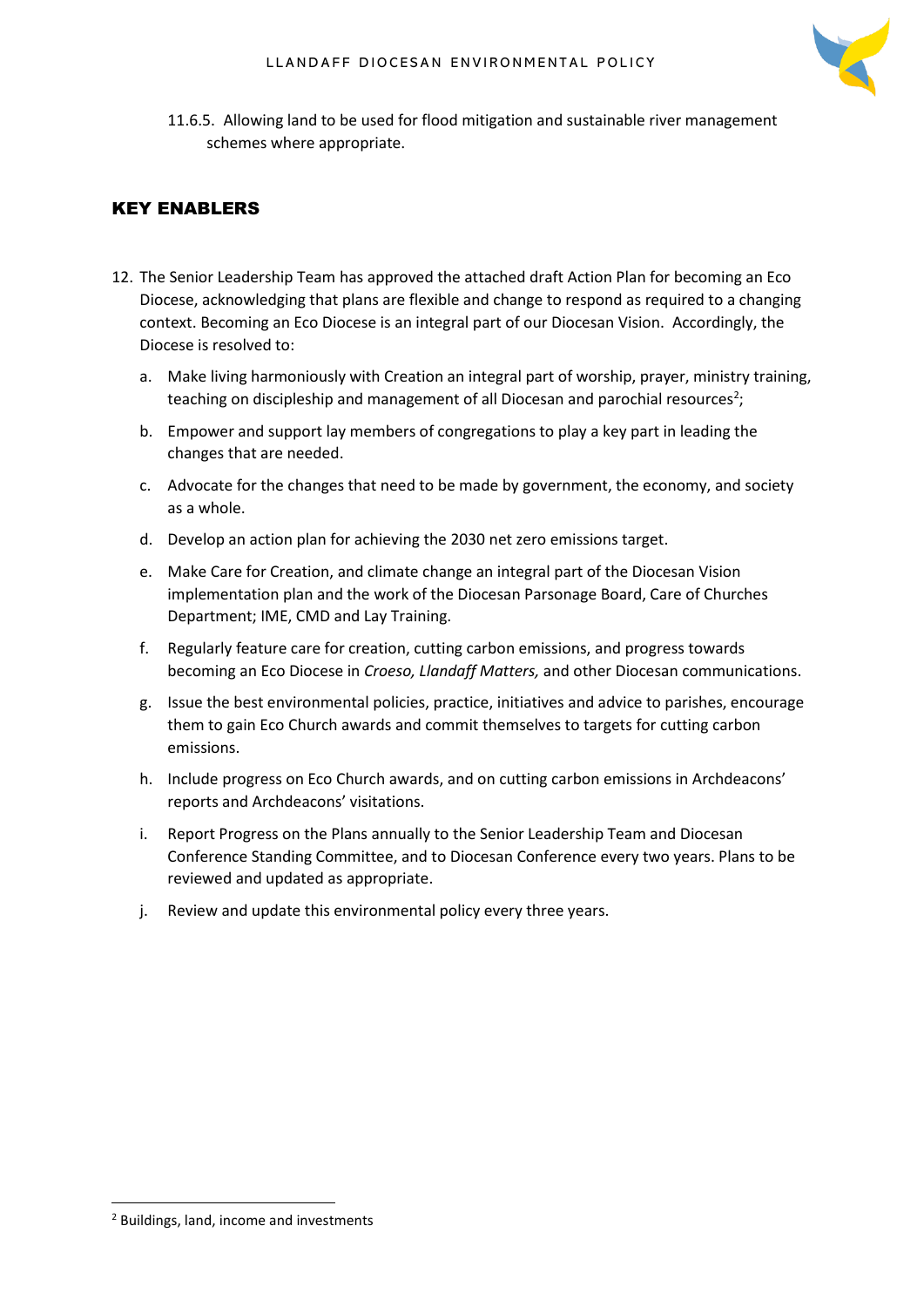

### <span id="page-5-0"></span>**Next Steps**

- a) The DBF has noted the "Declaration of Climate Emergency" that the DSC has approved as a Diocesan Declaration.
- b) The DBF has approved the "Environmental Policy" as official Diocesan policy and adopt it as a DBF Policy.
- c) The Property Committee will take ownership of this policy, to review it annually and monitor its implementation.
- d) The Declaration and Policy will be published in diocesan communications and the SLT, Eco group and diocesan staff will incorporate the action plan in future work.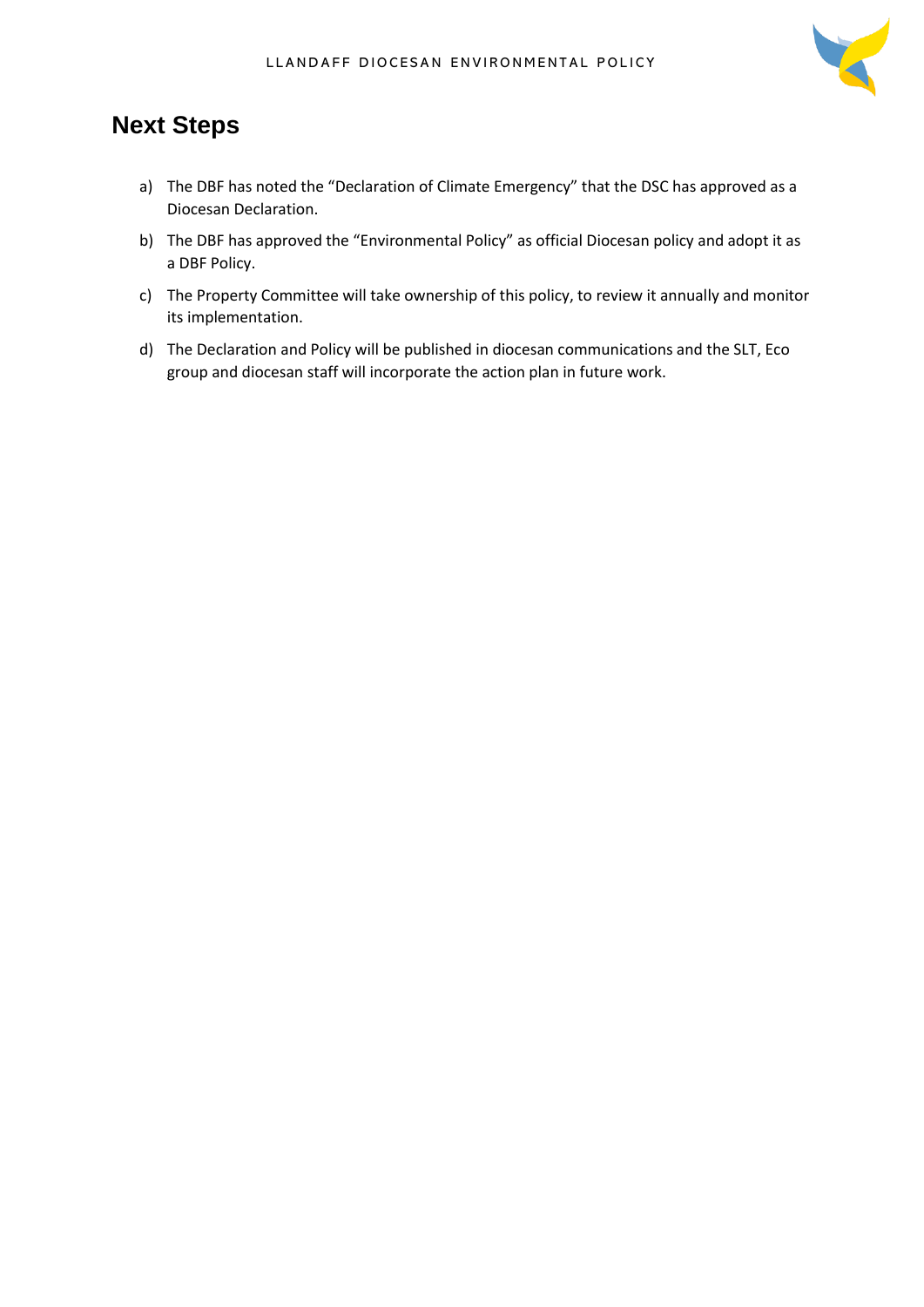

#### DELIVERING ACTION FOR ZERO CARBON

The cross can be used as a framework for each part of the church to think about and plan the actions it can take to reach a net zero carbon position.

|                               | <b>UPWARDS ACTION</b>                |                            |
|-------------------------------|--------------------------------------|----------------------------|
|                               | <b>Making a wider impact</b>         |                            |
|                               | Lobby those in power                 |                            |
|                               | Influence decision-makers            |                            |
|                               | Advocate for action                  |                            |
| <b>SIDEWAYS ACTION</b>        | <b>INWARDS ACTION</b>                | <b>SIDEWAYS ACTION</b>     |
| <b>Work with our partners</b> | Get our house in order               | <b>Support our friends</b> |
| Lead by example               | Train our people                     | Discuss with networks      |
| Work with other denominations | Measure our performance              | Learn from others          |
| Share experience              | Set new policies                     | Talk to neighbours         |
|                               | Zero carbon-based decision<br>making |                            |
|                               | Energy purchasing                    |                            |
|                               | Energy generation opportunities      |                            |
|                               | Use/Upgrade of buildings             |                            |
|                               | <b>Travel and Transport</b>          |                            |

#### **DOWNWARDS ACTION**

*Help those who depend on us*

Support and guidance to others

Grants and Financial

Policies to encourage change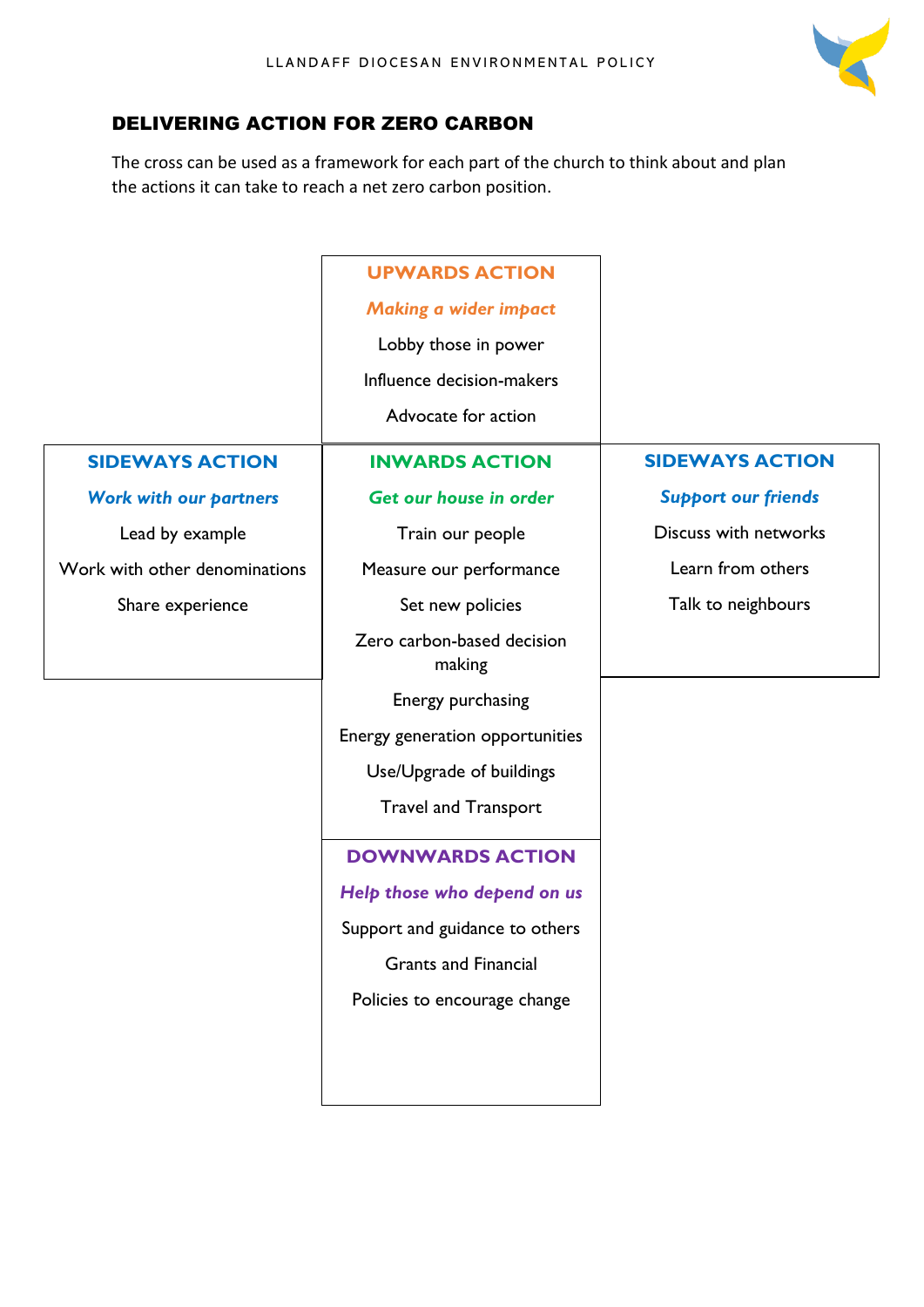

## <span id="page-7-0"></span>**Annex 1: Progress to December 2020**

**a. Objective 1**. To be recognized by Arocha UK as an Eco Diocese, at Bronze level by the end of 2020.

Llandaff Diocese is registered as an Eco Diocese and currently has 38 of our 224 churches registered: that is 17 % of the total and 15 have an award which is 6% of the total. We currently exceed the number of registered churches for the bronze award. Application will be submitted when Policy is approved.

#### **b. Objective 2**. Reduce carbon emissions from diocesan buildings, travel and administration to net zero by 2030.

Diocesan staff are analysing the carbon footprint and developing a plan to work towards net zero.

#### **c. Objective 3**. Encourage churches/parishes to work towards net zero by 2030:

The Diocese is seeking expert advice and support from Inspired Efficiency energy consultants to achieve net carbon zero, including energy audits of each church building as part of the MA Property Review that each Ministry Area will undertake. Environmental stories, resources and awareness are included in diocesan communications plans.

- (1) Switching to green energy supplies: 10% by the end of 2021; 50% by 2023; 75% by 2025.
- (2) Encouraging parishioners to think globally and act locally by flying less, driving less, buying less; buying local produce in season; recycling and avoiding single use packaging.
- (3) Making linkages between C in W schools (and where possible Community Schools) and churches to share the distinctly Christian reasons for caring for creation.

All of our Church in Wales schools have achieved the equivalent level of eco award many at platinum level. The link between schools and churches will be one of the opportunities for development enabled by our Young Faith Matters programme.

(4) Promoting / being actively involved in local community green initiatives and activities.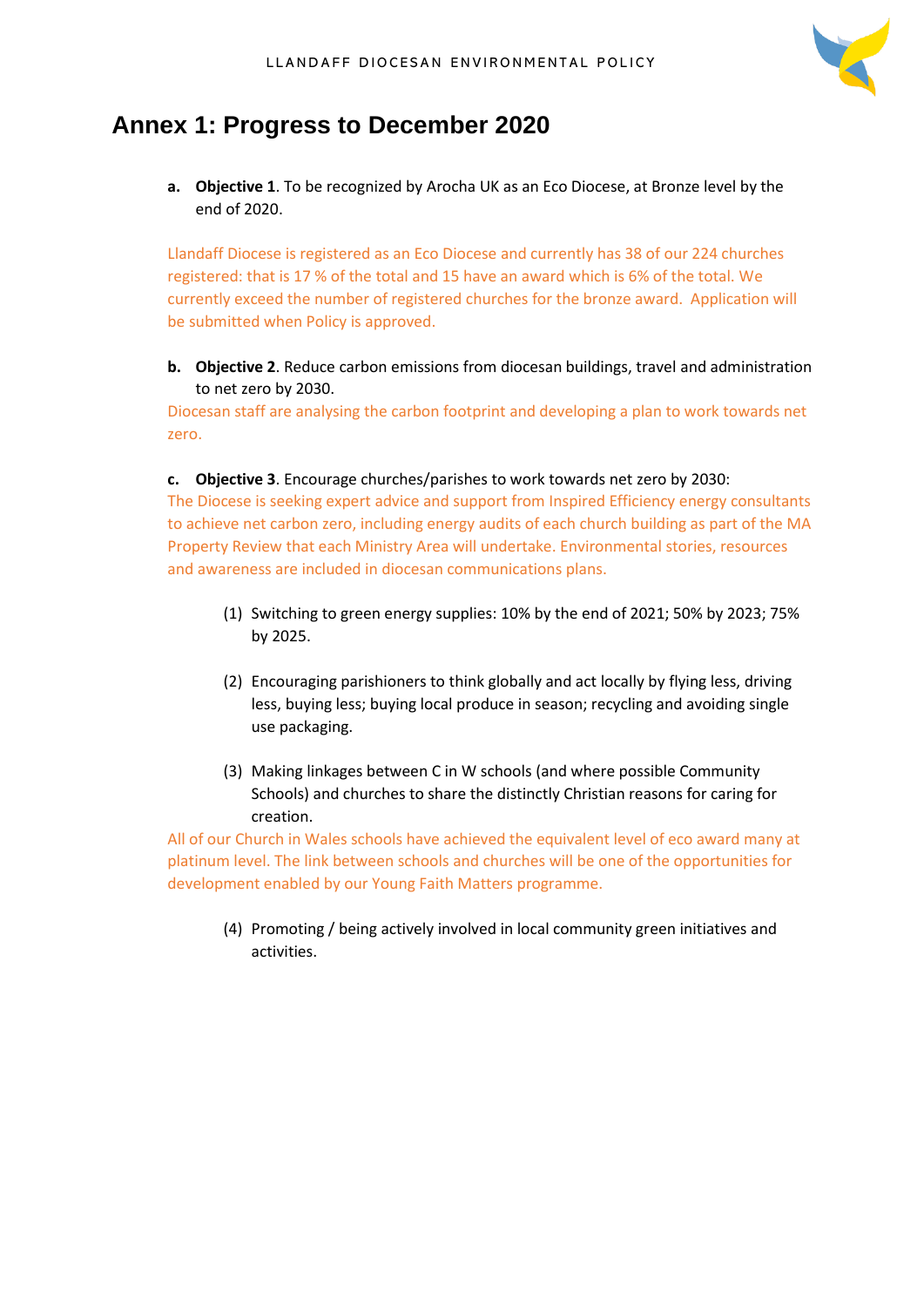

## <span id="page-8-0"></span>**Annex 2: Action plan for Llandaff to become an Eco Diocese**

Draft 15th October 2020

*"The Christian reason for regarding ecology as a matter of justice is that God's self-sharing love is what animates every object and structure and situation in the world. Responses to the world that are unaware of this are neither truthful nor sustainable. To be aware of this is to enter into relationship, for the self-sharing love of God is not simply something we admire, but something in which we fully participate. We are not consumers of what God has made; we are in communion with it.*" Rowan Williams<sup>3</sup>

#### PRINCIPLES

- Caring for Creation is integral to authentic Christian living and our covenant responsibility to God, the planet and our fellow creatures
- Becoming an Eco Church contributes to the building up of a congregation's life and its witness in its local community, part of Christian discipleship and an ongoing pilgrimage as the People of God
- Eco Church/Diocese is a collaborative endeavour and ministry requiring the joint leadership and initiative of laity and clergy
- Becoming an Eco Diocese is therefore an integral part of the Diocesan Vision

#### **Eco Diocese Criterion 1: A diocese will have registered its intent to become an Eco Diocese**

#### Action Completed.

**Eco Diocese Criterion 2: A diocese will have commissioned group to coordinate progress, share learning, and disseminate environmental news within the diocese**

**Eco Diocese Criterion 3: Our diocese will have written an environmental policy** that has been agreed by the Senior Leadership Team and Diocesan Standing Committee (this should include points on travel, the environmental maintenance of vicarages, and a commitment to reducing diocesan carbon emissions)

The overall Diocesan Environmental Policy has been drafted for DSC review on 12<sup>th</sup> November. Diocese has commissioned Matt Fulford of Inspired Efficiency to work with staff and committees on the development of several inter linked policies: the overall Diocese Environment Policy, a DAC Environment Policy, a Schools Environment Policy, a Parsonages Environment Policy, and a Board of Finance Environment Policy.

#### **Eco Diocese Criterion 4: A diocese will have gained the appropriate levels of local church registrations and Awards for Eco Church**

- **Bronze** Eco Diocese: 10% of local churches registered; 5% of local churches awarded Achieved
- **Silver** Eco Diocese: 20% of local churches registered; 10% of local churches awarded
- **Gold** Eco Diocese: 30% of local churches registered; 20% of local churches awarded
	- Progress on becoming an Eco Church will be included in Parish Reports, in Archdeacons' reports and in Archdeacons' visitations. Archdeacons and Area Deans will encourage churches to gain Eco Church awards.

<sup>&</sup>lt;sup>3</sup> Foreword to 'Sharing God's Planet, a Christian vision for a sustainable future.'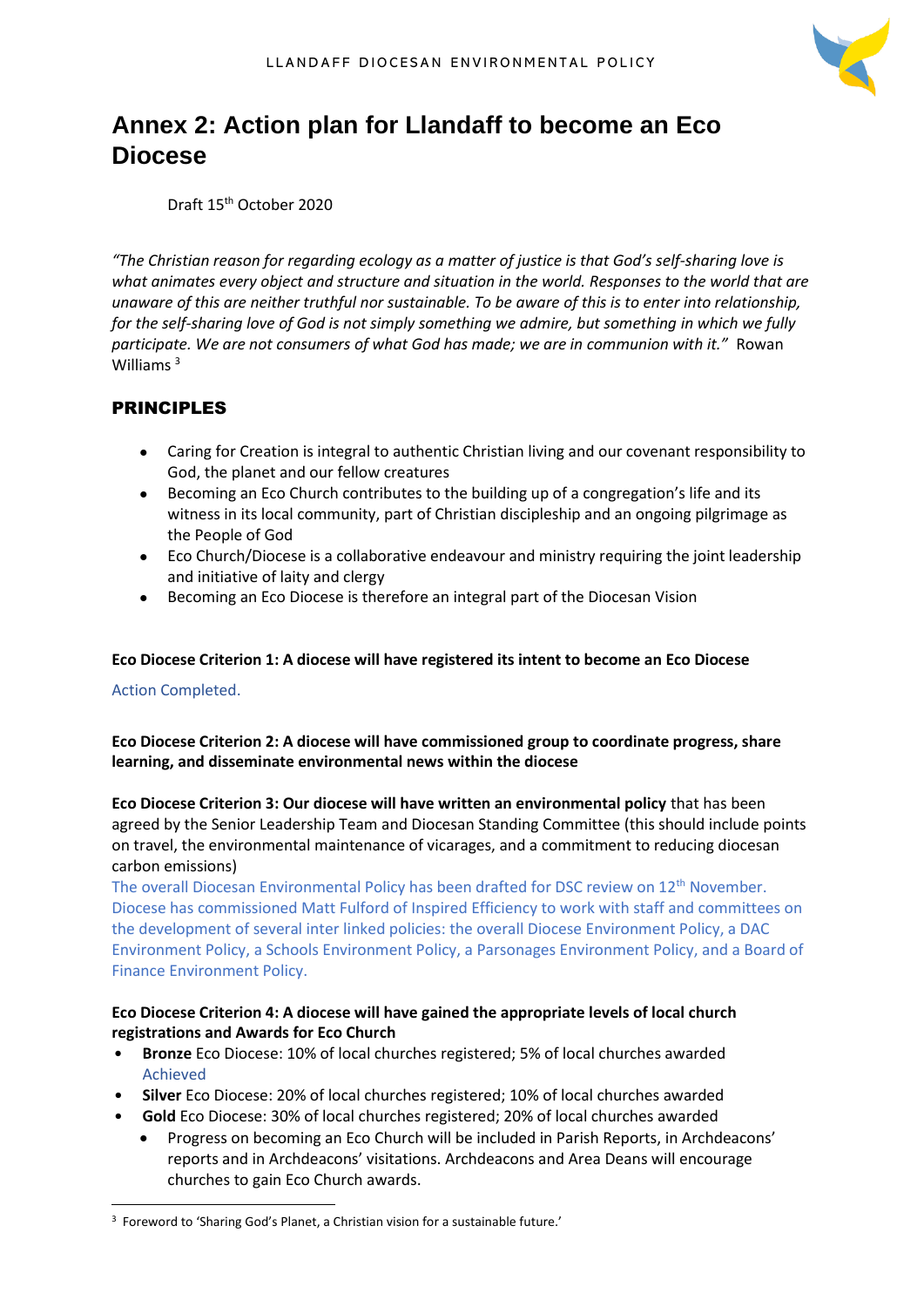

- The Diocesan Outreach and Young People's teams will make Care for Creation, including climate change specifically, an integral part of their work.
- Care for Creation, and progress towards becoming an Eco Diocese, will feature regularly online, in *Croeso* and social media.
- The Diocesan Communications team will work with the Bishop's office to identify opportunities for the Bishop to have a suitable profile on Care for Creation and Eco Diocese.

#### **Eco Diocese Criterion 5: A diocese will have achieved the relevant Eco Church Award level in relation to its Diocesan Office and Land.**

#### **Eco Diocese Criterion 6: A diocese will have embedded environmental issues within the curricula of its ongoing ministerial education**

- The Diocesan Director of Ministry will make Care for Creation and environmental issues integral both to initial training and ongoing development of clergy
- The Eco group have suggested for there to be a short session in a CMD day once a year, to update clergy on progress towards becoming an Eco Diocese, to discuss issues clergy wish to raise and to update them on new developments on climate change in particular.
- Eco Church should feature in Initial Ministerial Training as curates may be responsible for Eco Church in parishes. This is to be discussed with the new Director of Ministry and Development and in liaison with St Padarn's Institute.

**Eco Diocese Criterion 7: A diocese will have managed diocesan investments ethically** in line with the ethical policies of the Church in Wales investment committee, including on climate change, guided by the recommendations of the Ethical Investment Advisory Group. (This is ongoing business)

#### **Eco Diocese Criterion 8: A diocese will have worked with other Dioceses and/or faith groups to encourage greater environmental action, including promoting Eco Church as a helpful tool**

• The Diocesan Communications Team will gather exemplars of how local churches have worked locally with other Christian denominations and/or with other faith groups.

#### **Eco Diocese Criterion 9: A diocese will celebrate individual environmental initiatives**

- The Diocesan Communications Team will feature good news stories on social media.
- Bishop, Archdeacons and Area Deans will play their part in celebrating initiatives and achievements.

#### **Underpinning Action: Lay Involvement and Networking**

- The active participation and local leadership of laity is essential to progress and indeed is implicit in the church embracing "collaborative ministry." Enabling laity and their gifts is a key strand of clergy leadership at all levels. Accordingly, diocesan communications will highlight and celebrate the role that laity are playing.
- As part of encouraging lay people to get involved, the Eco Group have recommended: organise events each year for lay people and clergy working on Eco Church and care for creation to gather together, to worship and share ideas and experience. The Eco Group is thinking how best to go about this including:
	- o Eco pilgrimages to examples of best practice and eco originality.
	- o An informal forum that meets regularly to exchange ideas, share resources, celebrate progress and to review theological and ecological resources including books, DVDs, and subject matter experts.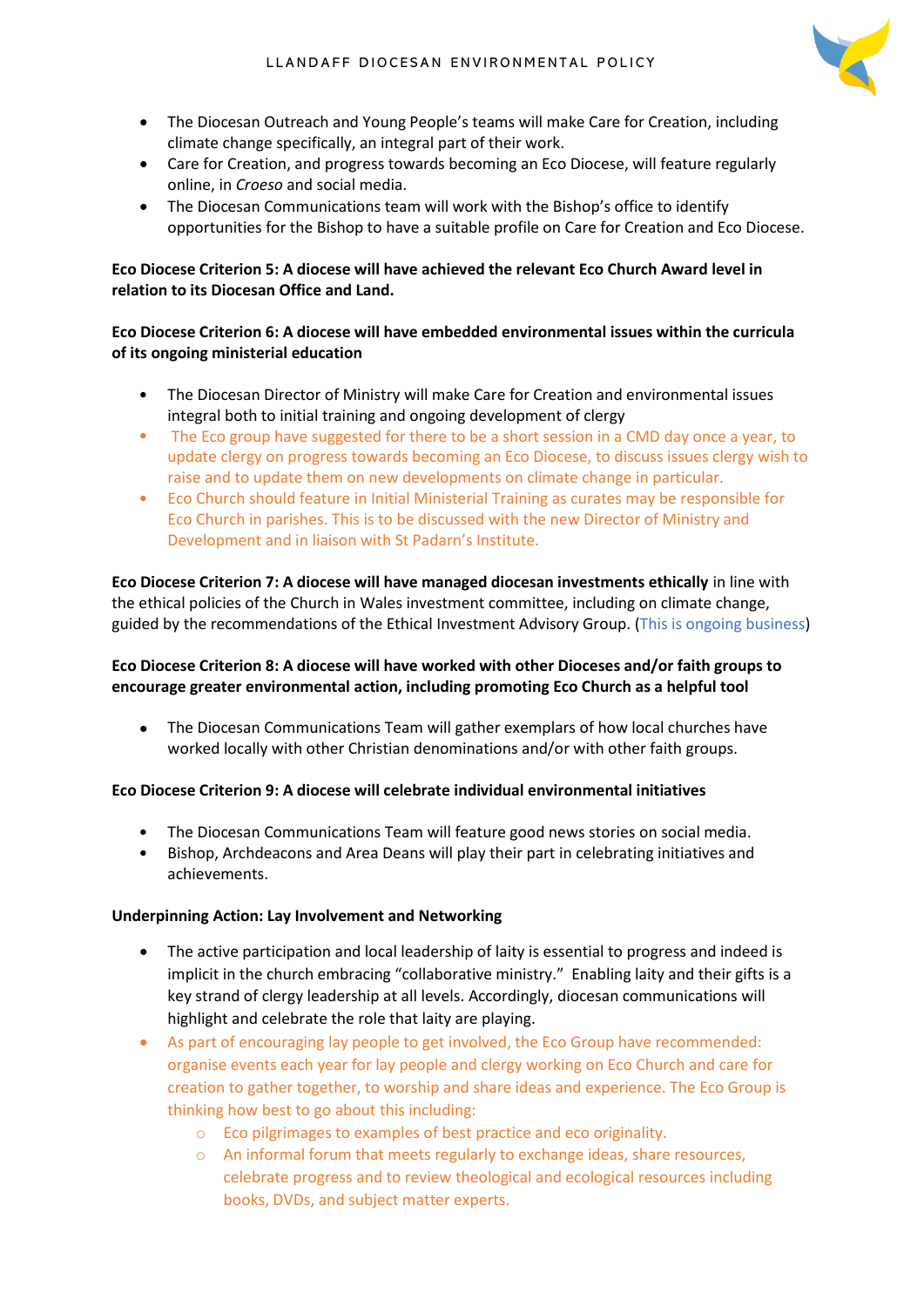

- o One day eco-retreats that might include prayer walks, forest church type services /celebrations, viewing flora, fauna and natural phenomenae.
- o Enabling Eco Church celebrations including help with liturgical, musical and theological resources.

#### SUMMARY OF 'WHO DOES WHAT'

Bishop, Archdeacons and Area Deans

- Bishop, Archdeacons and Area Deans will play their part in celebrating initiatives and achievements.
- Archdeacons will make progress on becoming an Eco Church an integral part of Ministry Area reviews, Archdeacons' reports and Archdeacons' visitations (or equivalent as Ministry Areas are developed).
- Archdeacons and Area Deans will encourage churches to gain Eco Church awards.

#### Diocesan Office

- Diocesan Secretary will arrange for his office to complete the simple online form to register Llandậf to work for Eco Diocese Completed.
- Diocesan Officers to submit final text of the diocesan environmental policy to the Bishop and Senior Leadership Team for agreement, and subsequently to the Standing Committee Completed.

Diocesan Communications Team

- The Diocesan Communications Team will gather exemplars of churches achieving Eco Church and of environmental initiatives generally and feature them in social media. Completed and Ongoing
- The Diocesan Communications Team will gather inspiring stories of how local churches have worked locally with other Christian denominations and/or with other faith groups. Completed and Ongoing
- Care for Creation, and progress towards becoming an Eco Diocese, will feature in *Croeso* and other Diocesan communications. Completed and Ongoing
- The Diocesan Communications team will work with the Bishop's office to identify opportunities for the Bishop to have a suitable profile on Care for Creation and Eco Diocese.

#### Environmental Panel

• A group will be established, led by the current Eco group and including representatives from all deaneries, to gather best practices and resources and facilitate networking across the diocese.

All Diocesan groups and Ministry Areas will be encouraged to make Care for Creation, including climate change specifically, an integral part of its work.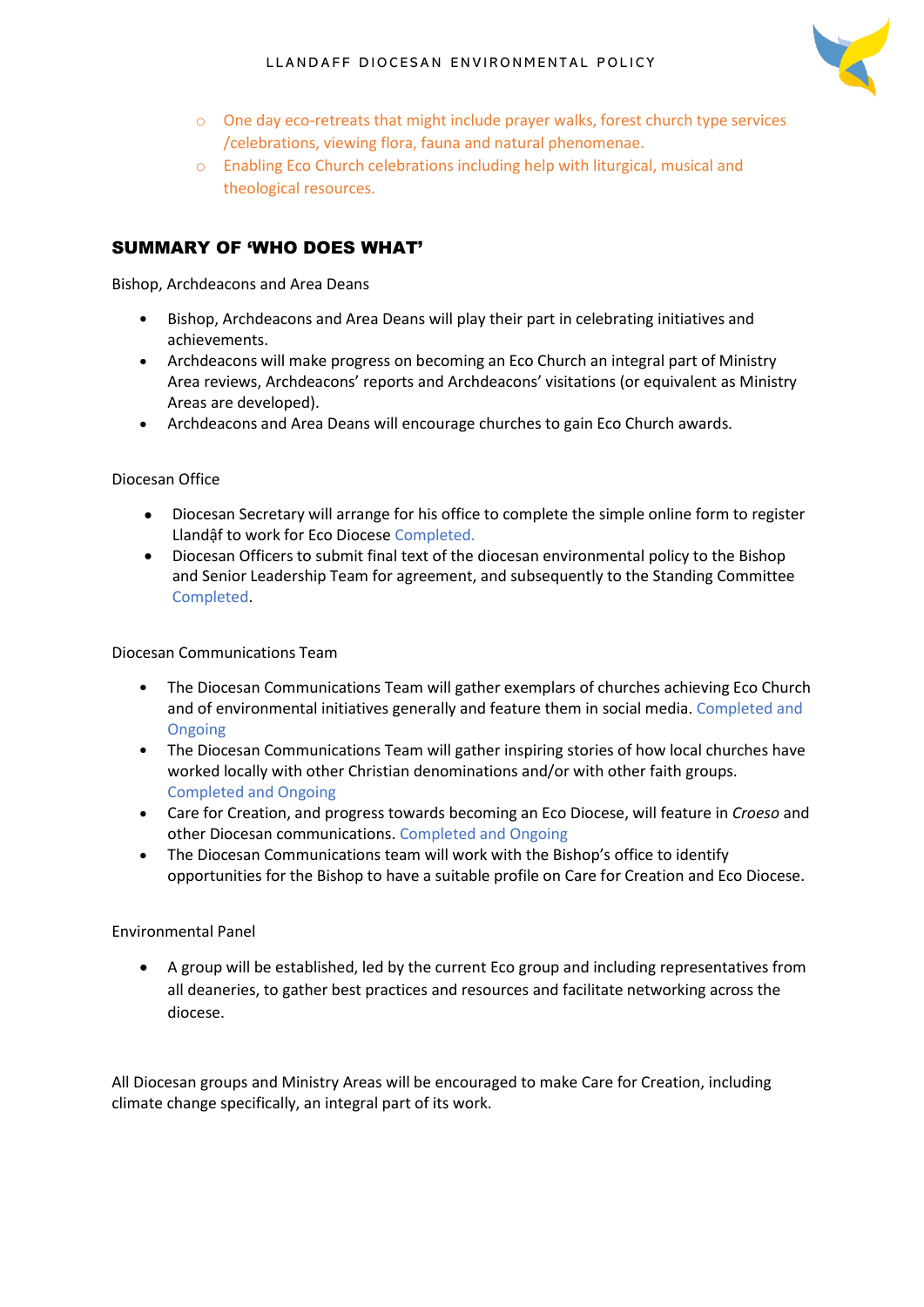

## <span id="page-11-0"></span>**Annex 3: Provincial carbon net zero plan**

#### **THE CHURCH IN WALES – NET ZERO CARBON**

This report has been prepared for both the GB Standing Committee and the CHASE group. The report has been shared with the Bench of Bishops who asked that it be discussed with both bodies.

I believe the Church in Wales is at a crucial point in terms of developing its response to climate change. Like the whole world, the Church in Wales needs to make a definite and binding commitment to reach a position where our activities do not add to global emissions. This is often called Net Zero Carbon. Net Zero can be defined as *'balancing the amount of emitted greenhouse gases with the equivalent emissions that are either offset or sequestered.'<sup>4</sup>*

In other words, achieving net zero means that whilst we may still produce some greenhouse gas emissions, these will be offset by other measures. This seems a sensible approach for the Church in Wales.

The attached paper is a simple action plan to enable us to move forward in a practical way to achieve a plan as to how we might reach a net zero carbon position. By spending some time planning, we can ascertain likely costs (and sources of finance) and timescales (and the significant hurdles we will face).

Both Standing Committee and CHASE are asked to review the report and support its key recommendations:

1. That the Church in Wales declares a Climate Emergency as soon as possible. Such declarations could be made at all levels of the Church but must include the Governing Body. A draft declaration has been included at Appendix 1.

This declaration can be made available across the Church so that any committee or church body can use it accordingly.

Given the challenges around holding a full Governing Body at this time, it would be useful to have views on when this might be considered by the GB.

- 2. That we develop two key working groups.
	- a. HUB: to act as a coordinating and communication group across the whole of the Church in Wales. Logically, CHASE could be this hub providing feedback and input into the development of the Action Plan.
	- b. LAB: to look at the technical and financial issues that will need to be addressed to consider detailed solutions. This will need a mixture of property, technical and financial experts.
- 3. That the Representative Body be asked commit resources to enable an action plan to be prepared within one year that will set out how the whole of the Church in Wales can reach a net zero carbon emission position with our aspiration that this shall be achieved by 2030.

**Alex Glanville Head of Property Services Representative Body of the Church in Wales 30th June 2020**

<sup>4</sup> https://www.edie.net/definition/Net-zero/232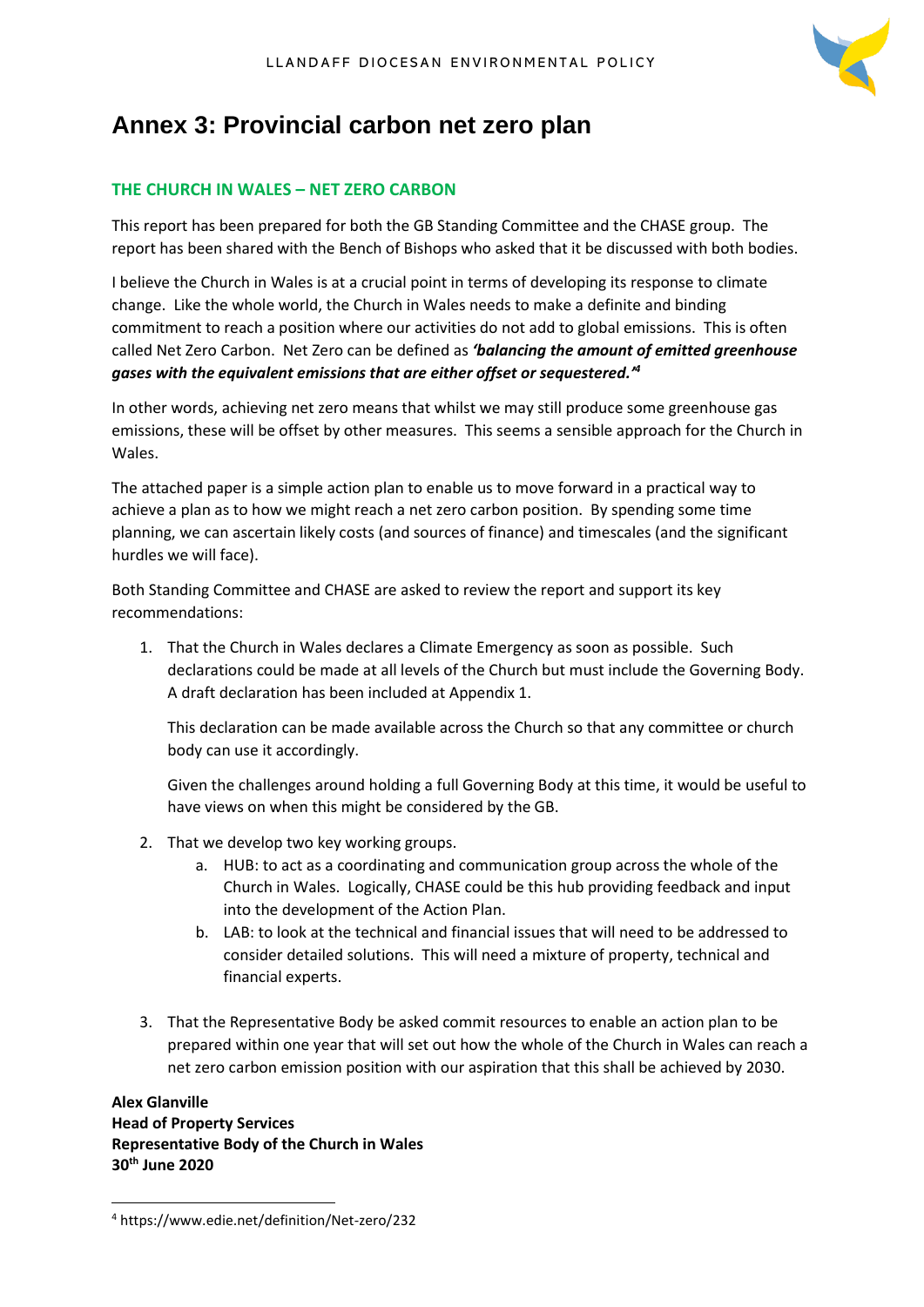

#### **The Church in Wales Reaching Net Zero Carbon**

#### *Introduction*

The UK and Welsh Government have pledged for the nations to reach 'net zero carbon' by 2050. Even if the Church in Wales does nothing, we will have to radically change our approach to the environment particularly energy use and transport over the next 30 years.

As the Church is not a single, corporate body any policy will need to be based on encouragement and advice backed up by policies and assistance that drive the different parts of the church in this direction. The principal organisations within the Church – Representative Body and Diocesan Boards of Finance – have a key role in facilitating this change and, importantly, setting an example to all parts of the Church.

This document attempts to give a high-level road map for how we plan the necessary changes.

#### *Step 1: Vision*

The Church must, as a whole Church, make some commitment to the zero-carbon goal. This is challenging as making bold pronouncements to achieve certain things by a certain time which are un-specified and un-costed can be counter-productive. However, the whole church must acknowledge the climate emergency and agree that zero carbon is a requirement not an option.

Many governments, Councils and organisations have declared a climate emergency. Such a declaration by the Church in Wales would signal intent and would carry with it a commitment to develop an action plan. A draft declaration is attached at Appendix 1. Such a declaration would need to be made by the Governing Body on behalf of the whole of the Church in Wales.

It is vital that the key church organisations of Representative Body and Diocesan Boards of Finance endorse that declaration too. However, there is no reason why any board or committee at any level of the Church should not make such a declaration. The declaration can be promoted as something all parts of the Church might like to consider.

At this stage it might not be necessary to set a firm date by which we will achieve net zero. Clearly, 'the sooner the better' but a clear target date could be developed under step 3 below.

#### *Step 2: Create the mechanism to create an action plan*

If the Church is to progress this agenda it will need to gather information, promote the agenda and develop solutions. To do this it is suggested we establish two new groups: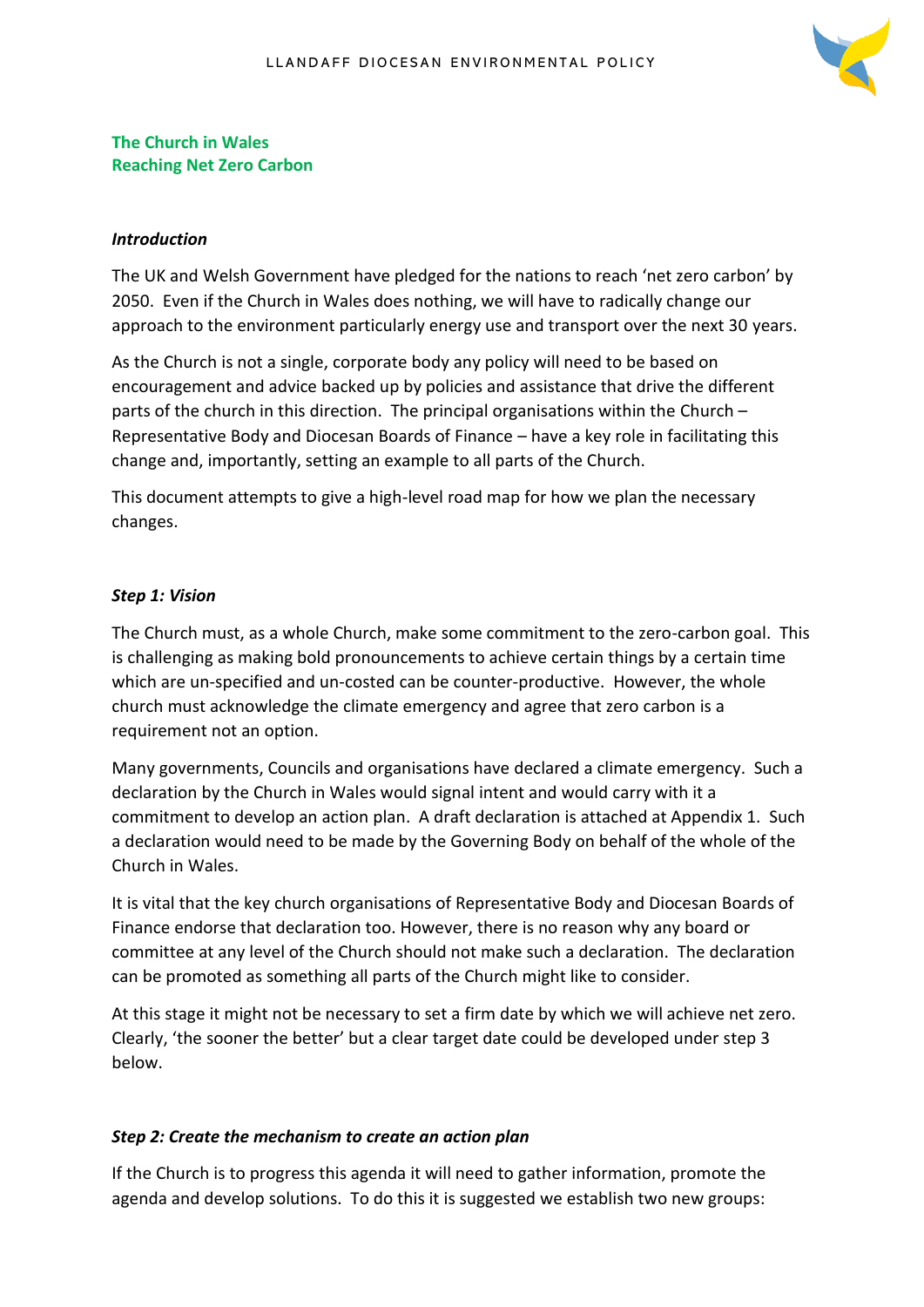

- The Church in Wales Zero Carbon HUB: this will gather information from across the church, identify key challenges, promote the agenda and connect people across the Church and outside in developing the response. Put simply, the HUB will identify what we need (dream dreams). The Hub would develop out of the CHASE group with strong input from Eco Church and Eco Diocese teams.
- The Church in Wales Zero Carbon LAB: this will create solutions to the challenges (technical and financial), develop information and guidance. It will connect with others who are addressing the same challenges to learn collaboratively. Put simply, the LAB will work out how we get what we need (make dreams come true)

It is suggested that a Zero Carbon Champion is appointed by the Church in Wales (employed by the Representative Body). This post would sit within the Property team (because much of the challenge is building related) reporting to the RB Property Committee, the Bench and the Standing Committee. This person would coordinate and support the work of the HUB and the LAB.

#### *Step 3: Write the Action Plan*

The work of the Hub and Lab will support the primary task of the Champion to write the Church in Wales Net Zero Carbon Action Plan. This plan should be completed and endorsed by the Governing Body on behalf of the whole of the Church in Wales one year after the declaration. The Action Plan would set the target date for zero carbon.

The action plan is likely to address the following key areas:

- 1. Reduce power demand: Radically reduce heating and lighting in all our buildings; this would involve installing LED lighting, draught-proofing, insulations etc
- 2. Use the right kind of power: New forms of heating probably based on sustainably produced electricity. This also needs robust supplies to be in place and may include renewable energy production facilities on church land
- 3. Travel lightly: Travel and transport of staff, volunteers and parishioners to move away from petrol/diesel cars and use technology for meetings etc. Reduce international travel.
- 4. Better use of our land: Enhance biodiversity across our estate by way of 'offset' including tree planting on glebe land.
- 5. Zero Carbon Fellowship: consider the food and drink we share building on our Fairtrade work
- 6. Promote the zero-carbon agenda in the communities we serve
- 7. Investment policy

Change can happen simultaneously in several key ways. Appendix 2 shows the four perspectives for any organisation of the Church to consider the different actions it should take.

#### *Step 4: Measure, Monitor and Report*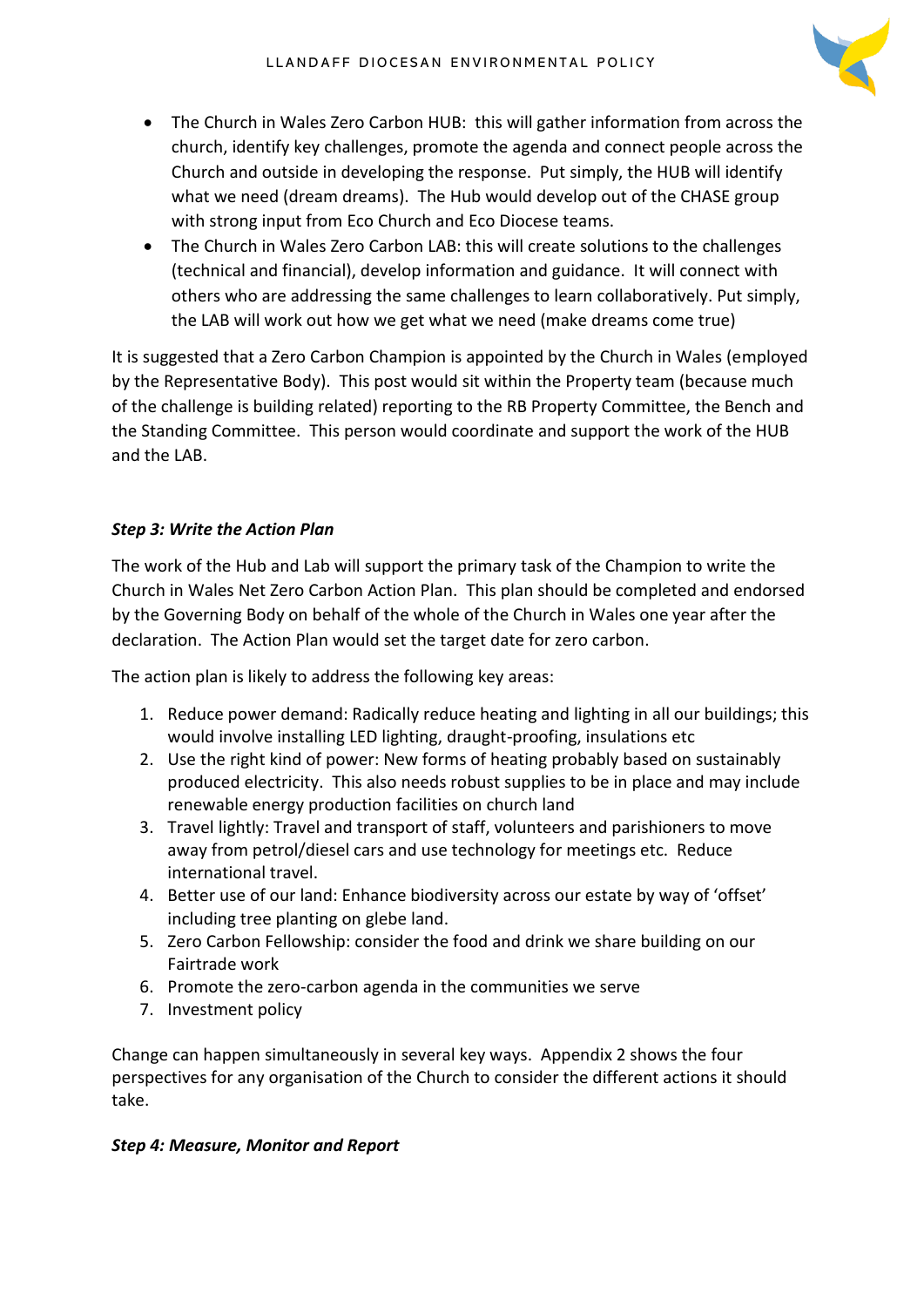

Through the HUB, we will need to develop ways to track how we are progressing with the Action plan. This will enable reporting to the Church as a whole (particularly the Governing Body) and inform the LAB of the areas for further work and development.